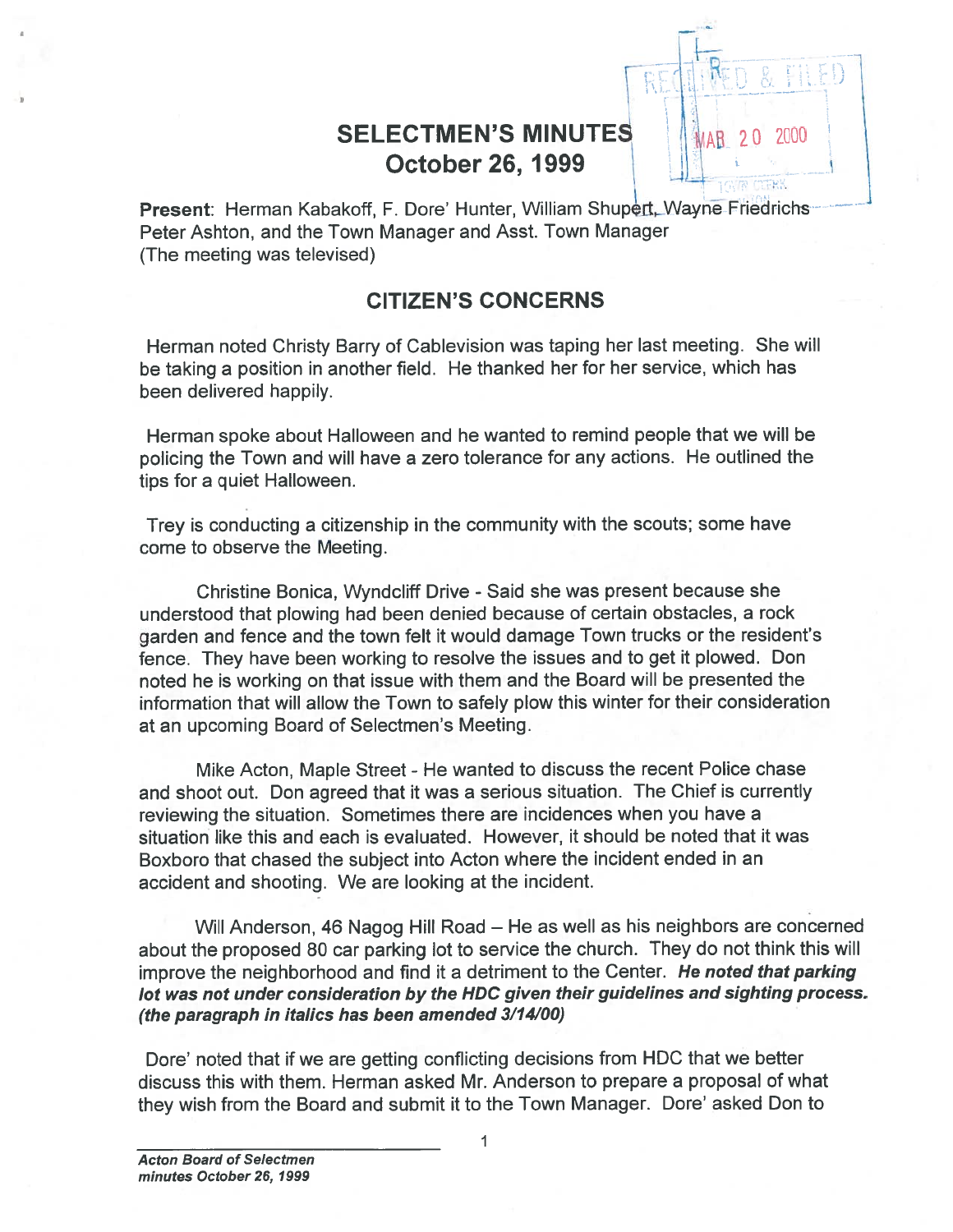provide the Gardner Field information to them.

Hillary Donner, Tenney Circle — She came in to discuss the sewer Financing issue and betterments with regar<sup>d</sup> to the upcoming Special Town Meeting scheduled for the 15<sup>th</sup>. She requested the inclusion of an article to allow the Town authority to apply for <sup>a</sup> Special Act. She said this would help to elevate the lien on their property and perhaps save people upwar<sup>d</sup> to \$12,000. She said she had spoken with Chris Hinche at DOR and he felt that the State could be asked to create law or exception to allow us to pu<sup>t</sup> the betterment on the property.

Herman felt we need to take the time to review it and comment after thorough review.

She stated that we might need to bend the rules. She said this will cost people \$16,000 and we should try to lessen the possible impact.

Dote' asked if other towns have done this. She replied no. She wanted to know if she could come back to spea<sup>k</sup> about this and ge<sup>t</sup> an agreemen<sup>t</sup> from the Town to apply the lien in another manner. Herman said we will take <sup>a</sup> look at this as <sup>a</sup> Board in the future. He said he would be <sup>g</sup>lad to work with her, as there are many things that need to be addressed. She asked that if you reach <sup>a</sup> dead end that they ge<sup>t</sup> back to her so she could readdress it.

### PUBLIC HEARINGS AND APPOINTMENTS

#### BOSTON EDISON REQUEST - SUDBURY ROAD

DORE' HUNTER -Moved to approve. Subject to the Town of Acton designating an appropriate fee for <sup>a</sup> lease if they so choose to impose such provision. —WAYNE FRIEDRICHS - Second UNANIMOUS VOTE.

DORE' HUNTER- Moved to Adopt that language of subject to lease for the land, by the Town of Acton designating an appropriate fee for <sup>a</sup> lease if they so choose to impose such provision to all manhole, conduit and pole location requests/approvals with regard to Boston Edison. WAYNE FRIEDRICHS -Second - UNANIMOUS VOTE

#### SELECTMEN'S BUSINESS

BOY SCOUT EAGLE COURT OF HONOR —Craig David Smith — Dore' will handle.

SIDEWALK PETITION — TAC has developed <sup>a</sup> recommended petition for use by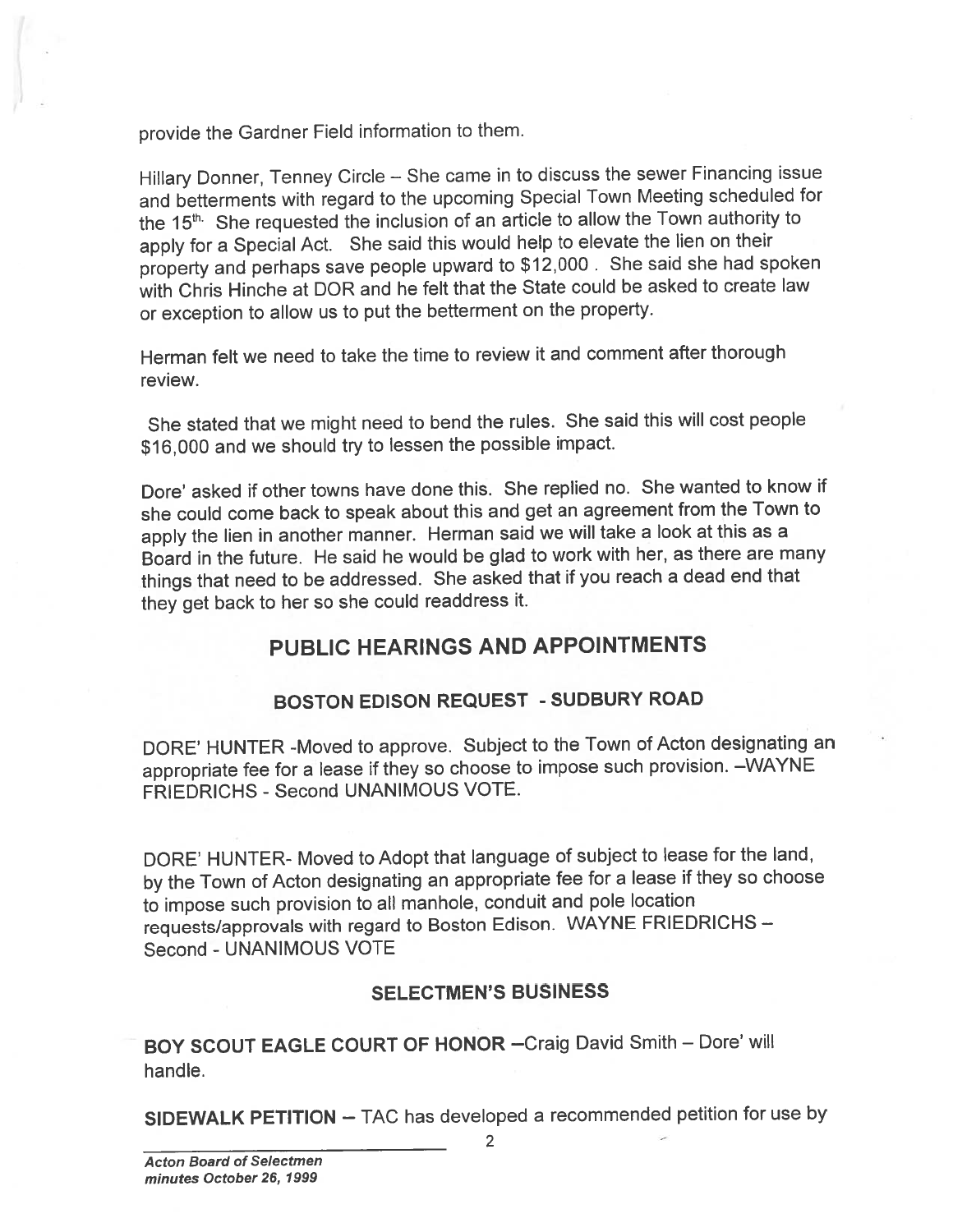neighborhoods when requesting sidewalks. They are asking that we suppor<sup>t</sup> this form to reques<sup>t</sup> sidewalks. Don said that they have been working with Engineering and that it is clear we need <sup>a</sup> standard approach. Herman asked about genera<sup>l</sup> information regarding ranking.

Wayne noted that the petitioner would be asked to rank their request. The Board was uncomfortable with this as it is currently written.

Herman asked the Town Manager to look at the document further. They were <sup>p</sup>leased that the TAC has taken <sup>a</sup> stab at this and asked that he return it to the November meeting. Dore' suggested we send it back with our comments. Trey asked that the guideline provide the information on how you proceed, <sup>a</sup> step by step guide.

### Special Town Meeting Warrant

<sup>A</sup> and <sup>B</sup> Have been condensed into one article (A).

ARTICLE <sup>C</sup> — no changes at this point if <sup>C</sup> is defeated than no other action is to be taken

EMINENT DOMAIN ARE NOT CHANGED.

ARTICLE Q Is all right as written.

If Article C fails that we should still look at Q.

Article <sup>R</sup> has some cosmetic changes Herman was uncomfortable with including the money for the school at this time since we did still have <sup>36</sup> months. He felt we should take the time to deal with the School's problem. Dore' said the thinking has been we are either go up the road or down the road. One alternative would have been to have just left the borrowing authority open. The second was to bring the borrowing authority down. He suggested we overshoot but not too high. This is <sup>a</sup> majority vote if we go to another meeting we will need 2/3rd<sup>'s</sup> Too many things can happen and we have to do this.

Herman wanted it to be addressed in April. Dore' did not think it was <sup>a</sup> risk we should take. Wayne agree<sup>d</sup> with Dore' he felt it was worth addressing now. Dore' said we could wait until next week when they have had <sup>a</sup> chance to address it. Dore' and Wayne felt they were being conservative on this.

Article S had transfer language.

Article <sup>T</sup> financial hardship, which will find out if the Town were interested in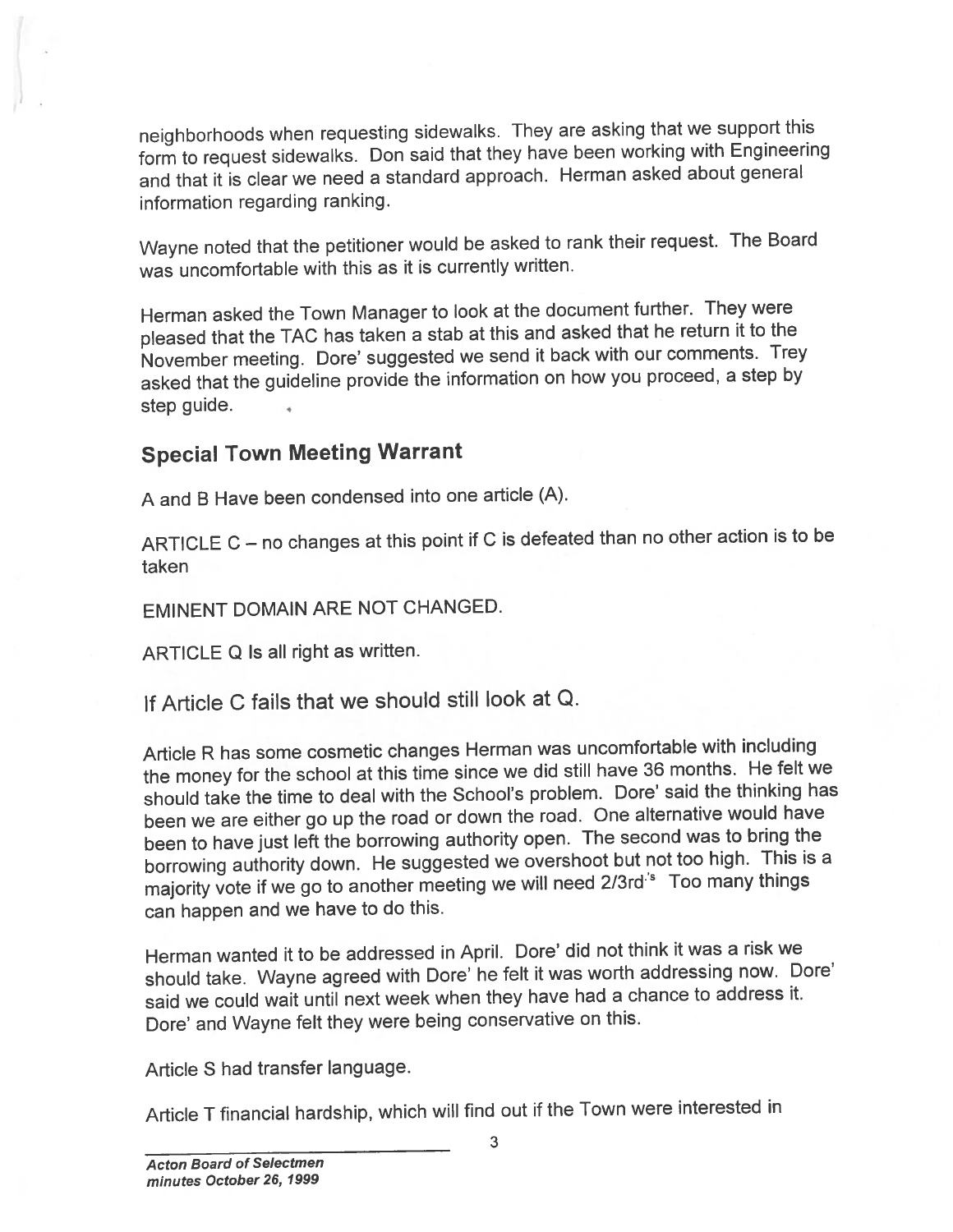developing guidelines.

Dore felt that we needed <sup>a</sup> way to address those who cannot replace their system because of lot size.

Article <sup>U</sup> — This article will ge<sup>t</sup> direction on thinking about this even if we do not pass sewers. Wayne said that he thinks it is appropriate whether sewers are <sup>a</sup> go or no go. He thinks that having it this town meeting flags it as <sup>a</sup> preamble of what we do for sewers and EDC.

DORE' HUNTER - Moved to place all articles on warrant for Nov. 15<sup>th</sup> as they have been voted in concept. WAYNE SECOND. UNANIMOUS VOTE.

DORE' HUNTER - Moved to modify Article <sup>T</sup> to add "already developed parcels" - WAYNE SECOND. UNANIMOUS VOTE

Trey suggested that we have a sewer action meeting on November 3rd. He feels we need to have conversation with them. DORE' HUNTER -Moved to have printed in the warrant under who to contact that it be Dore' and Trey or any member of the SAC. WAYNE FRIEDRICHS — Second UNANIMOUS VOTE.

Dore' wanted to presen<sup>t</sup> <sup>a</sup> "how did we ge<sup>t</sup> here, and now what do we do" type presentation. Herman wanted <sup>a</sup> sense of the Board for <sup>a</sup> secret ballot on the first three articles. Dore' felt secret ballot is the choice of Town Meeting. He felt we need to be prepare<sup>d</sup> in any event. Herman wanted <sup>a</sup> sense of what the entire board felt about this secret ballot. Dore' said he does not like secret ballots, but if the town meeting wants them it is their decision.

Herman wanted <sup>a</sup> 5:00 p.m. meeting before town meeting. Don asked if we should work with co-chairs on the summaries. Dore' said he would handle it. Don is to prepare the eminent domain portion and Wayne and Herman handle the resolution.

VOTING - Dore' noted that the fire station did not work well and the Manager has the message. It will be addressed.

#### CONSENT AGENDA

DORE' HUNTER - Moved to approve - Wayne Second. - Second - UNANIMOUS VOTE. With the extra info item appointing Jon Bosworth as Full Member of the Conservation Commission to fill the unexpired term of Andrew Martino.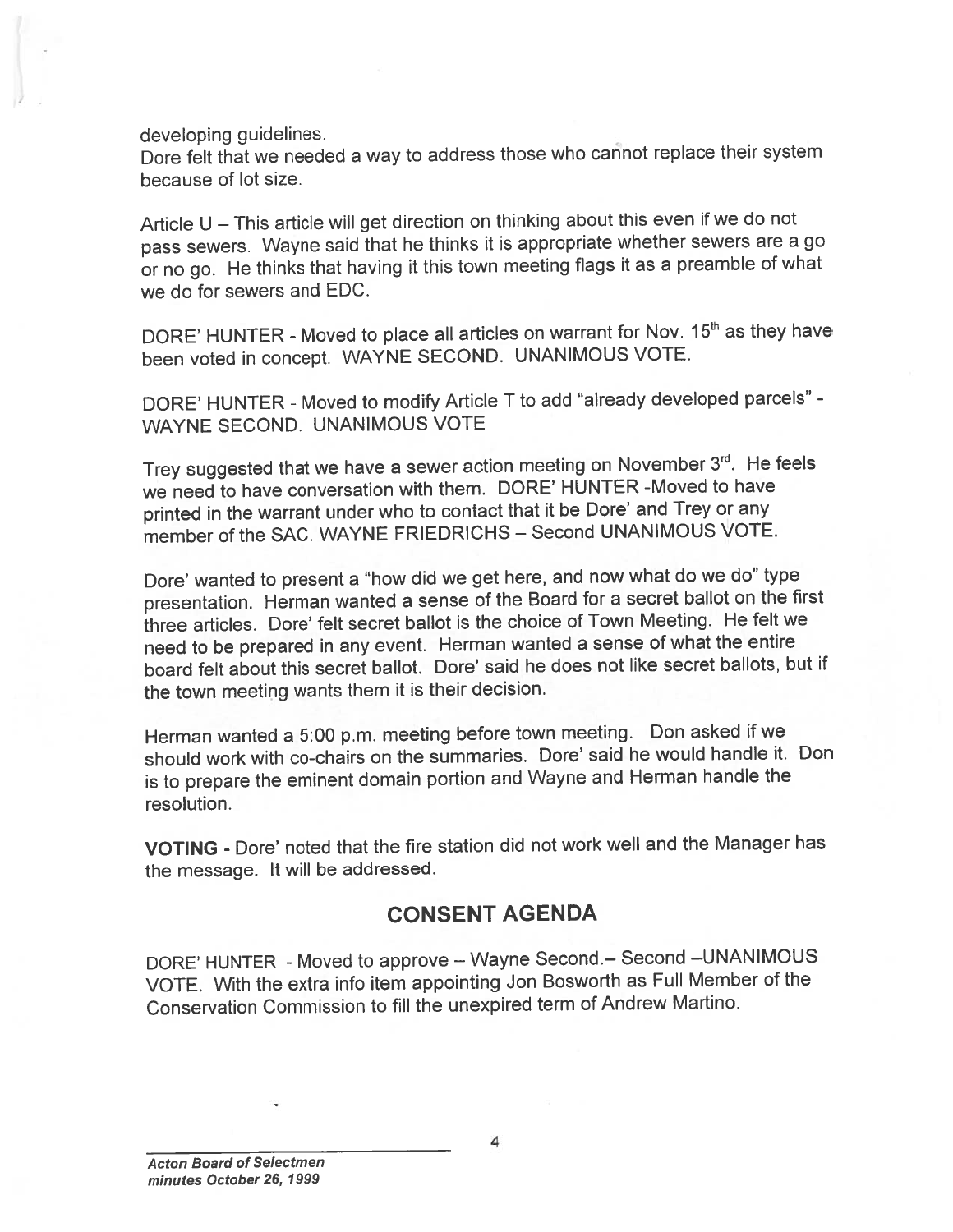## TOWN MANAGER'S REPORT

PETER ASHTON – Moved to go into executive session to discuss Labor Negations. All Ayes  $A$ c $+$   $45$  Clérk **Date** 

Christine Joyce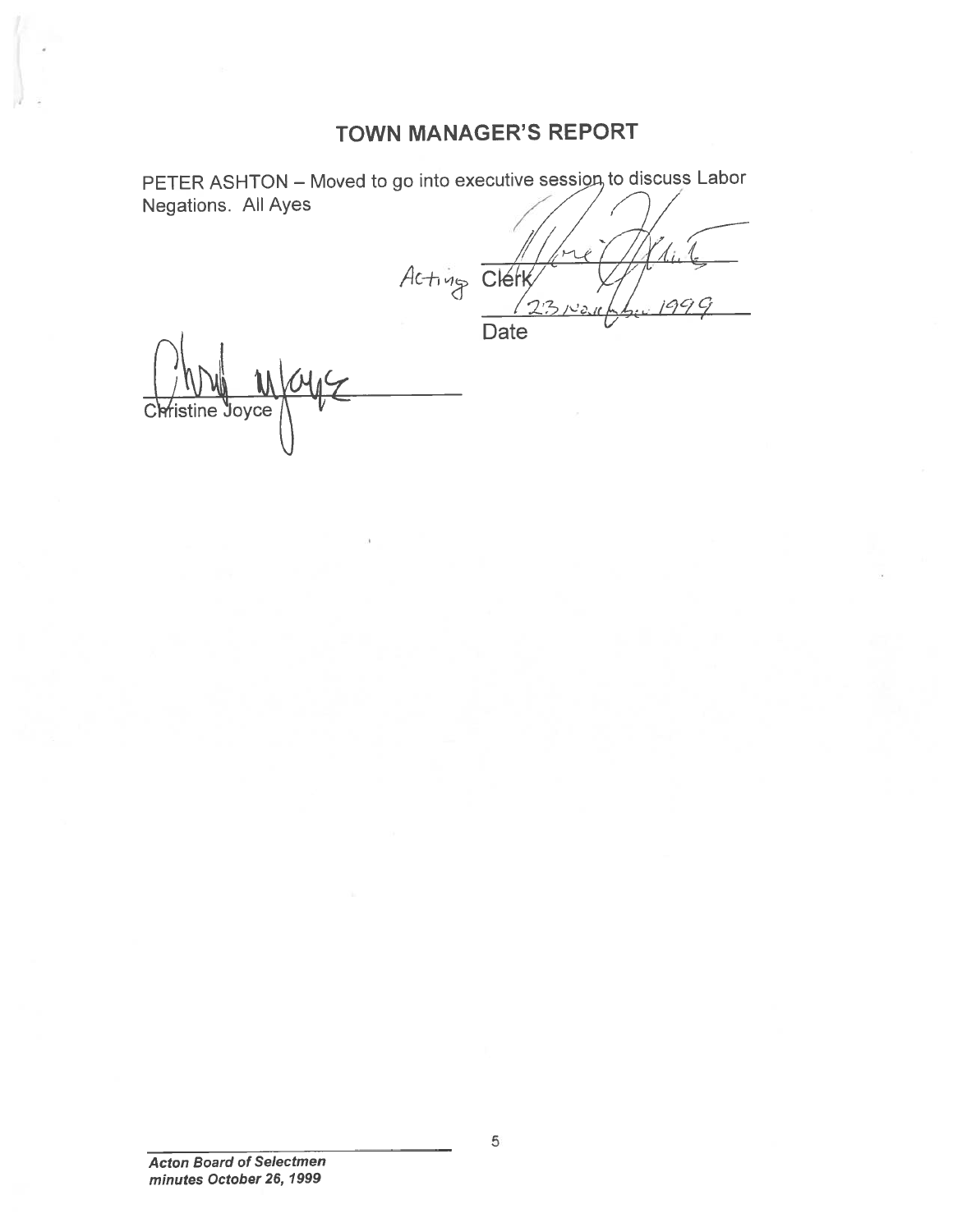October 22, 1999

TO: Board of Selectmen

FROM: Herman Kabakoff, Chairman

SUBJECT: Selectmen's Report

| o unions<br>An arts story                                                                                                                                                                                   |  |
|-------------------------------------------------------------------------------------------------------------------------------------------------------------------------------------------------------------|--|
| <b>Companies for the day of a</b><br>RECEIVED & EILED<br>destructions, in term many temperature entering experimental distance the seed in anchor contribution. A ring                                      |  |
| NOV 29 1999<br>program constitutions in the program of the second contract of the contract of the contract of the contract of                                                                               |  |
| the construction of the first construction of the construction<br>TOWN CLERK<br>ACTON<br>staatsi ainimisesta vastineenaa teastatei kirjas suunkmaanilija kuuleisuusmannista ainastattu kompanink asi kohuul |  |

# AGENDA

# October 26, 1999 7:30 P.M. - Room 204

### I. CITIZEN'S CONCERNS

## II. PUBLIC HEARINGS & APPOINTMENTS

1. 7:31 BOSTON EDISON - MANHOLE AND CONDUIT - SUDBURY ROAD -Enclosed <sup>p</sup>lease find <sup>a</sup> Boston Edison petition and staff comment, for Board action.

#### Ill. SELECTMEN'S BUSINESS

2. BOY SCOUT EAGLE SCOUT CEREMONY — Enclosed <sup>p</sup>lease find an invitation to attend Craig Smith's Court of Honor on November 27<sup>th</sup>, for Board assignment.

3. SIDEWALK PETITION — Enclosed <sup>p</sup>lease find <sup>a</sup> draft Sidewalk Petition prepare<sup>d</sup> by the Transportation Advisory Committee, for your comment.

4. SPECIAL TOWN MEETING WARRANT DISCUSSION — Enclosed <sup>p</sup>lease find materials related to the November 15<sup>th</sup> Special Town Meeting, for the Board to consider for placement on the Warrant.

#### 5. OTHER BUSINESS

#### IV. CONSENT AGENDA

6. ACCEPT MINUTES — Enclosed <sup>p</sup>lease find minutes of September 28, 1999, for Board acceptance.

7. COMMITTEE APPOINTMENT -Enclosed <sup>p</sup>lease find <sup>a</sup> reques<sup>t</sup> to elevate TAC member Art Wu to Regular member to fill the unexpired term of Edward Adleman to expire 6/30/2000, for Board action.

8. PIZZA HUT – Enclosed please find the necessary paper work to modify the Board of Directors, for Board action.

# V. TOWN MANAGER'S REPORT

1